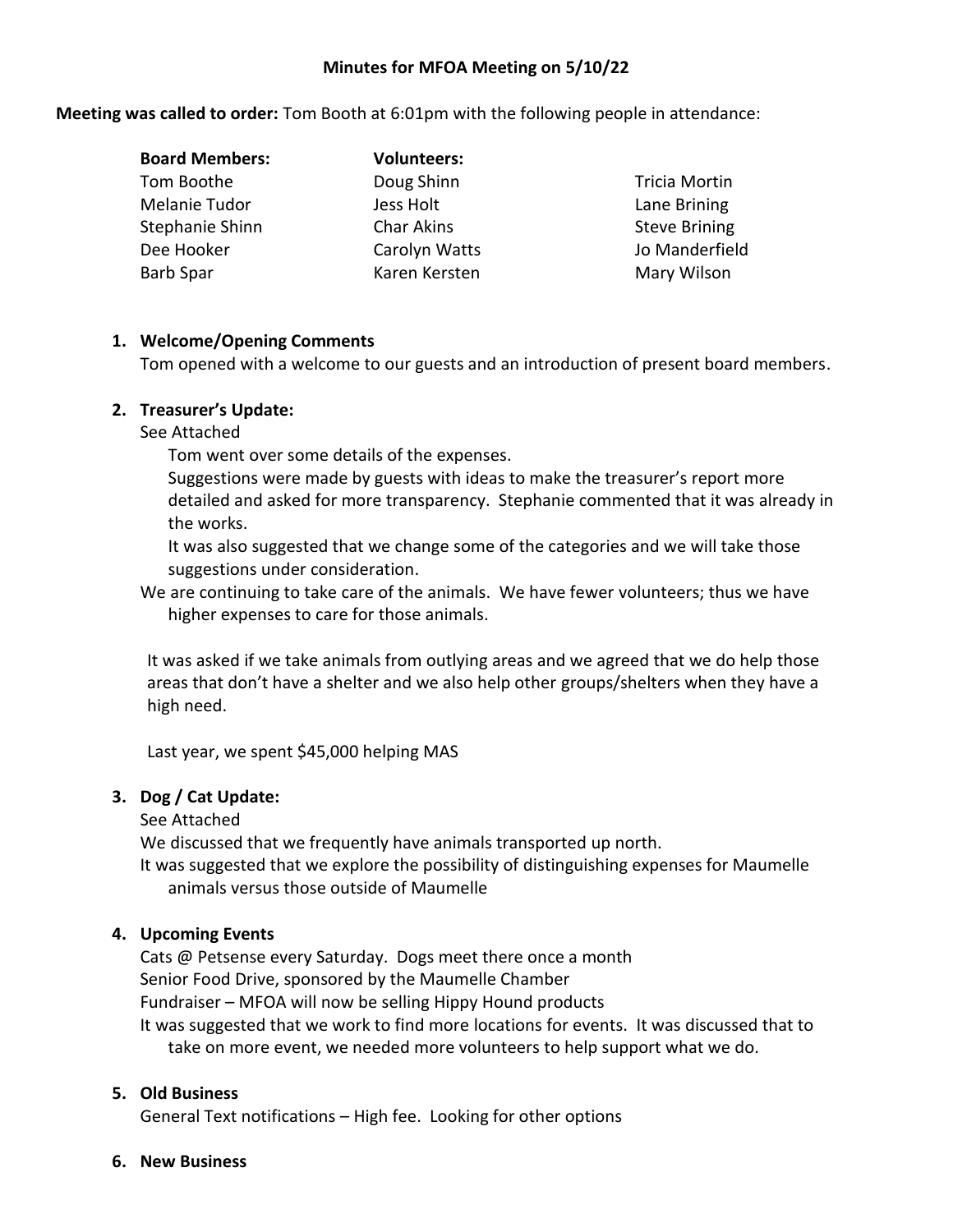Product Sales – Hippy Hounds

# **7. Adjournment**

Motioned: Stephanie Seconded: Dee Passed by: All in attendance Tom adjourned the meeting at 7:23

Minutes taken by Stephanie Shinn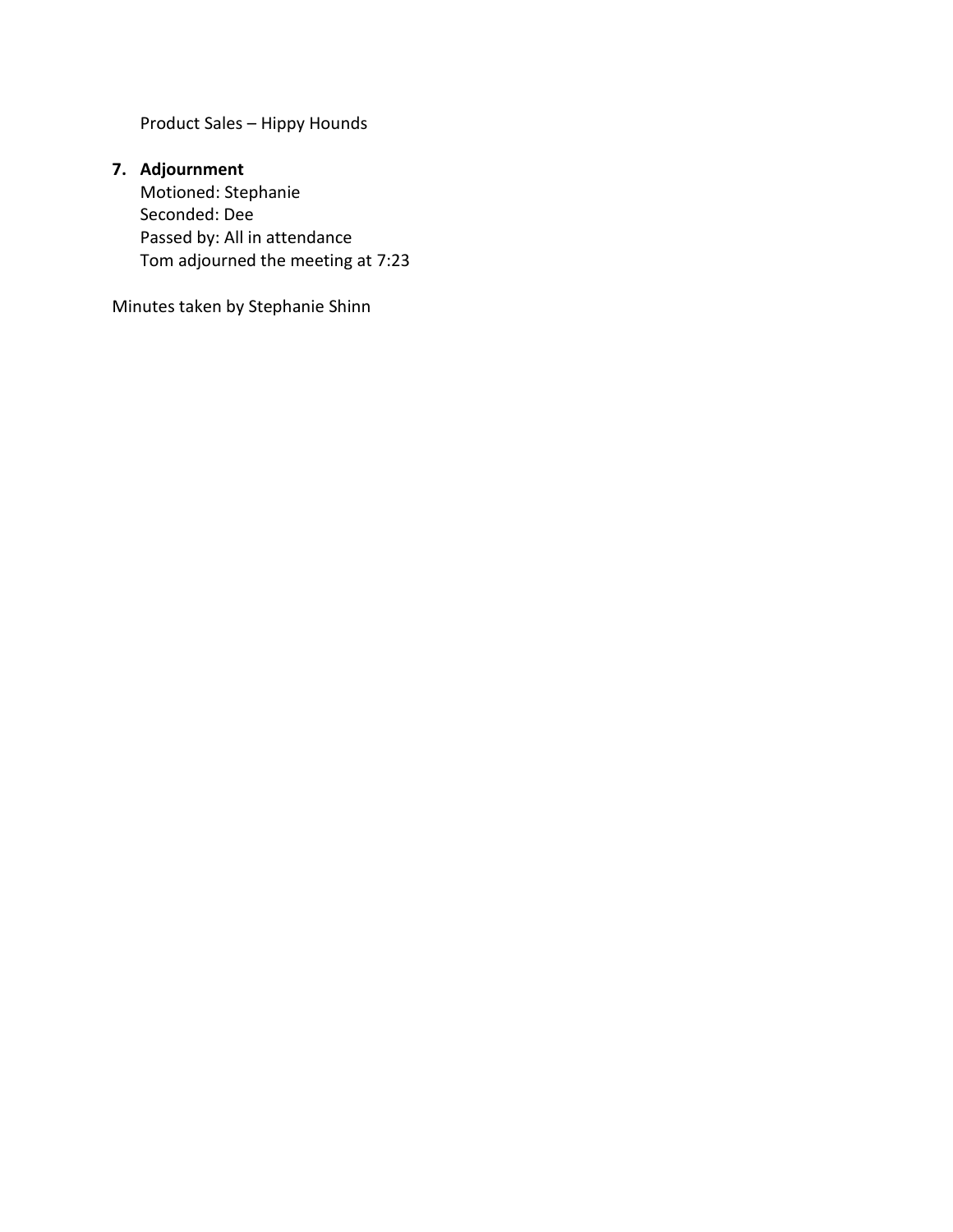**MFOA Public Meeting** 06/14/2022  $6:00$  pm

Tom Dee Melanie Barb Steph

- 1. Welcome / Announcements
- 2. May Financials Update Intake: \$6,779.29 (adoptions, donations, Possum Ball) \$4,000.00 (savings transfer) \$11,779.29

Expenses: \$15,658.52: Reimbursements - \$561.62 Vet / Pharm - \$11,331.70 Rental unit, Insurance, phone ext. Operations - \$3,073.47  $F_{\text{O}}$ store expenses - \$691.73 food + care Hence 3. Dog / Cat Update for May Dogs: adopted 33, remaining 14 Cats: adopted 3, remaining 33

Lockbog at MAS? Cats @ Datsense enery Seturday 5. New Business - Senior drive. Product sules<br>Adjournment Hippy Hounds

Close 7:23